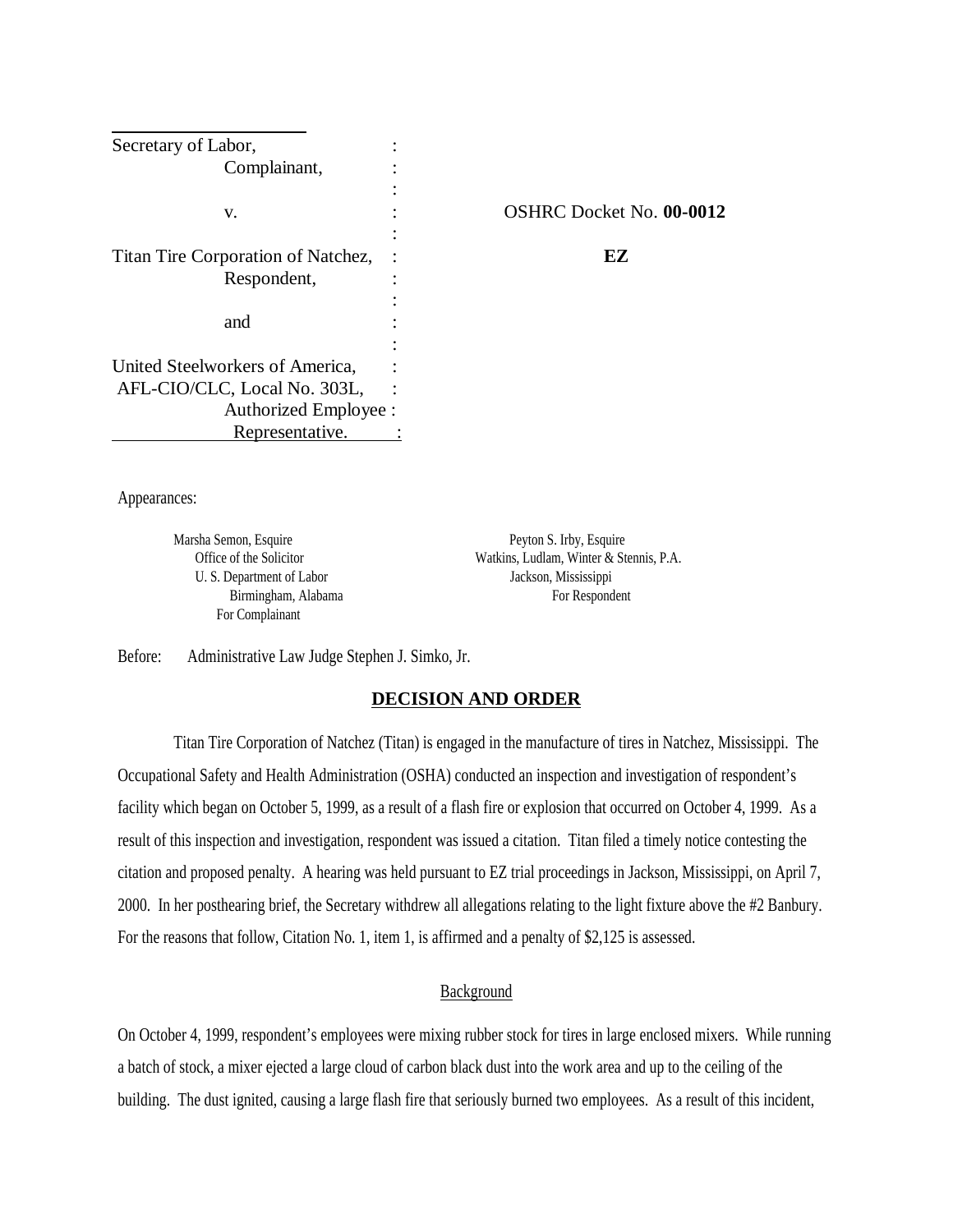OSHA began its inspection and investigation on October 5, 1999.

# **Stipulation of Facts**

At the hearing, the parties submitted Joint Exhibit J-1, a Stipulation of Undisputed Facts, as follows:

1. Respondent, Titan Tire Corporation of Natchez, is owned by Titan Tire Corporation.

2. The Respondent has operated a tire manufacturing facility ("the plant") located at 89 Kelly Avenue, in Natchez, Mississippi, since September 1998.

3. At all times relevant to this proceeding, the Respondent has been engaged in a business affecting commerce within the meaning of the Occupational Safety and Health Act of 1970 ("the Act").

4. The plant has been in operation since the 1940's, manufacturing tires under the name of several different tire companies, including Armstrong Tire and Condere Corporation, d/b/a Fidelity Tire Manufacturing Co.

5. The mixing of rubber stock in large mixers, known as Banbury mixers, is integral to Respondent's tire manufacturing process.

6. A Banbury mixer is a large enclosed internal mixer, similar to a dough mixer, with two rotors revolving in opposite directions and at different speeds in a water-cooled chamber.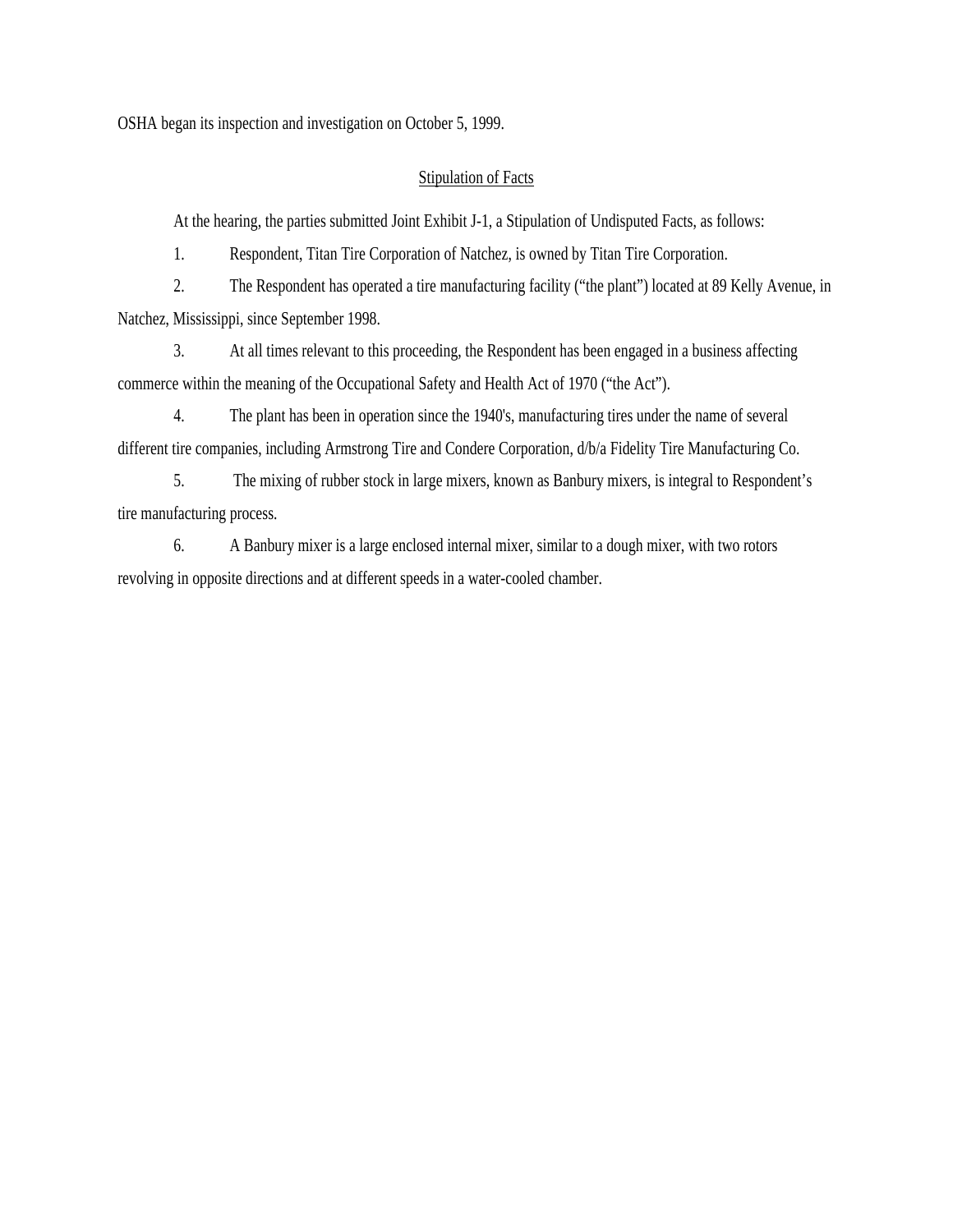7. As part of the tire manufacturing process, rubber and carbon black are added to the Banbury mixer through a conveyor at the top of the machine, along with various compounding chemicals and oil, to mix a "batch" of stock.

8. In mixing a batch of stock in a Banbury mixer, the rubber is forced between the rotors, and also between the walls of the Banbury and the rotors, by a lid operated by a hydraulic ram.

9. The ram must be raised and lower [*sic*] at designated periods during the mixing cycle in order for the lid to raise and allow the rubber to turn and the excess carbon black which may accumulate on the lid to be incorporated into the stock.

10. Once a batch of stock is mixed in a Banbury, a door at the bottom of the mixer opens, and the batch drops out for further processing elsewhere in the plant.

11. It is common knowledge in the tire manufacturing industry that Banbury mixers may, on occasion, expel or "belch" carbon black dust into the air.

12. At all times relevant to this proceeding, there were (6) Banbury mixers at the plant, only three (3) of which were normally in use at any given time.

13. On October 4, 1999, the #1 Banbury at the plant, which can be identified as a model 110 Intensive Mixer, manufactured by Skinner Engine Company, was being operated by Respondent's employee Marsalla Robinson and Paul Baxter, an employee of M. E. Mason Contracting, Inc., a contract personnel agency, who was being trained to operate the #1 Banbury by Mr. Robinson.

14. The #1 Banbury has a capacity to mix approximately 400 lbs. of stock per batch.

15. The #1 Banbury had been out of service for at least three months prior to October 4, 1999.

16. At approximately 7:00 a.m. on October 4, 1999, Mr. Robinson and Mr. Baxter started the #1 Banbury, and loaded it with the ingredients used to run "MO8" stock, which is a normal stock to run on the #1 Banbury.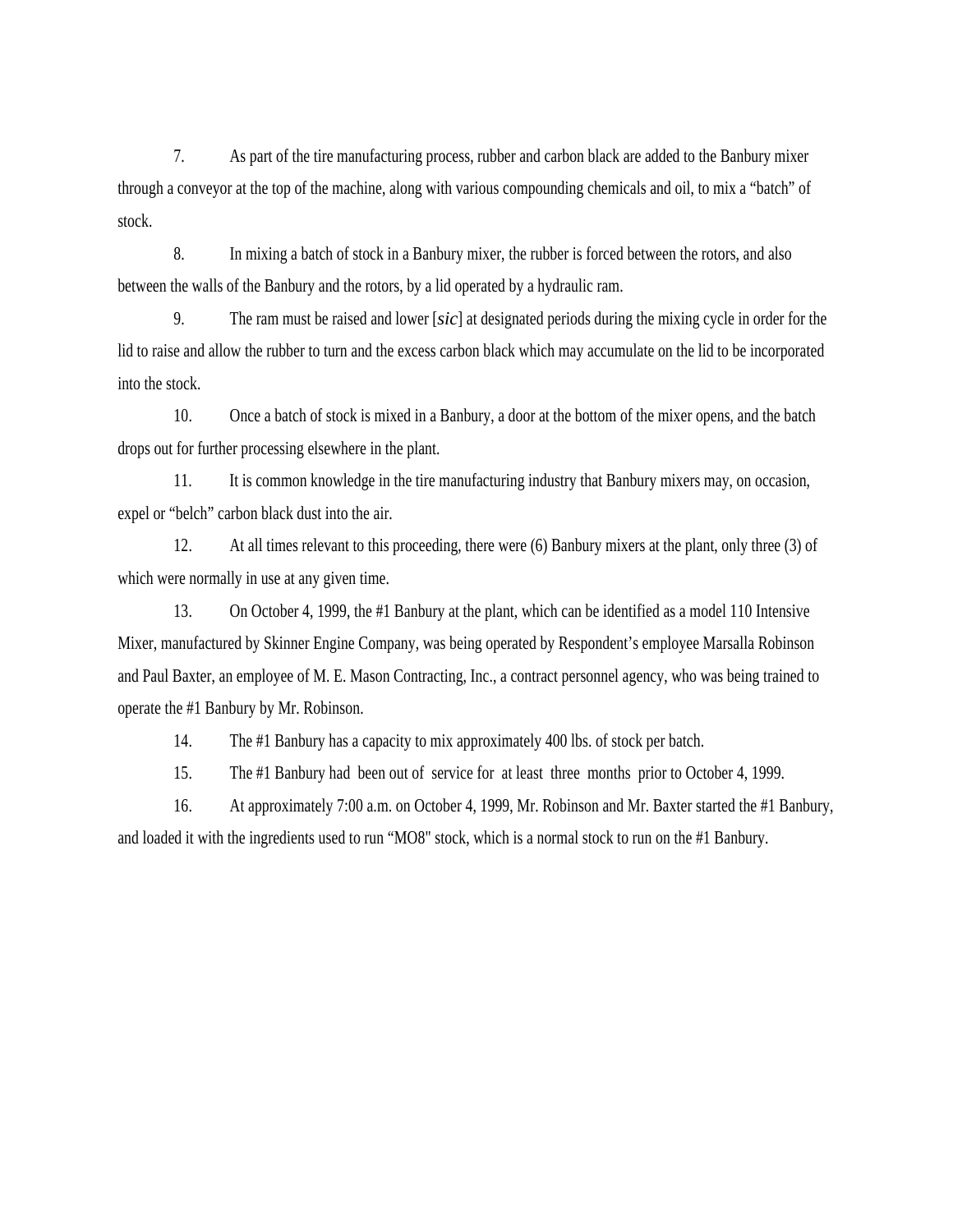17. Exhibit "A", which is attached to and made a part of this Stipulation, describes the various ingredients, and amounts of each ingredient, added to the #1 Banbury on October 4, 1999, in order to run the MO8 stock, and includes Material Safety Data Sheets for these ingredients.

18. The rubber used to run MO8 stock on the #1 Banbury is natural (also called "raw" or "green") rubber, in block form, with each block weighing approximately 75 lbs.

19. While running the first batch on the #1 Banbury on October 4, 1999, it was discovered that the dust collector at the #1 Banbury was not working, which allowed carbon black to billow out of the mixer into the work area.

20. Respondent's employee, Mr. Sam Woods, who is the Lead Supervisor of the Materials Preparation Department, was advised that the dust collector on the #1 Banbury was not working, and determined that there was no alternative but to allow the first batch of stock to drop out of the mixer before attempting to correct the problem with the dust collector.

21. After the first batch of stock dropped out of the #1 Banbury, Mr. Woods asked Respondent's Electrician, Mr. Emmitt Kenney, Jr., to fix the dust collector.

22. Mr. Kenney saw that the main switch on the dust collector for the #1 Banbury was off, turned the switch on, and informed Mr. Woods of the same.

23. After Mr. Kenney turned the dust collector on, at Mr. Woods' direction, Mr. Robinson and Mr. Baxter loaded a second batch of stock into the #1 Banbury, using the same ingredients as were used in the first batch.

24. In running either the second or a subsequent batch of stock, Mr. Robinson and Mr. Woods became aware that the ram on the #1 Banbury was not operating properly in that it would not lower into the mixer.

25. Mr. Woods asked Electrician Emmitt Kenney, Jr., to determine what was wrong with the ram and fix it.

26. Shortly thereafter, Mr. Robinson advised Mr. Woods that the bottom door of the #1 Banbury would not open to allow stock to drop down.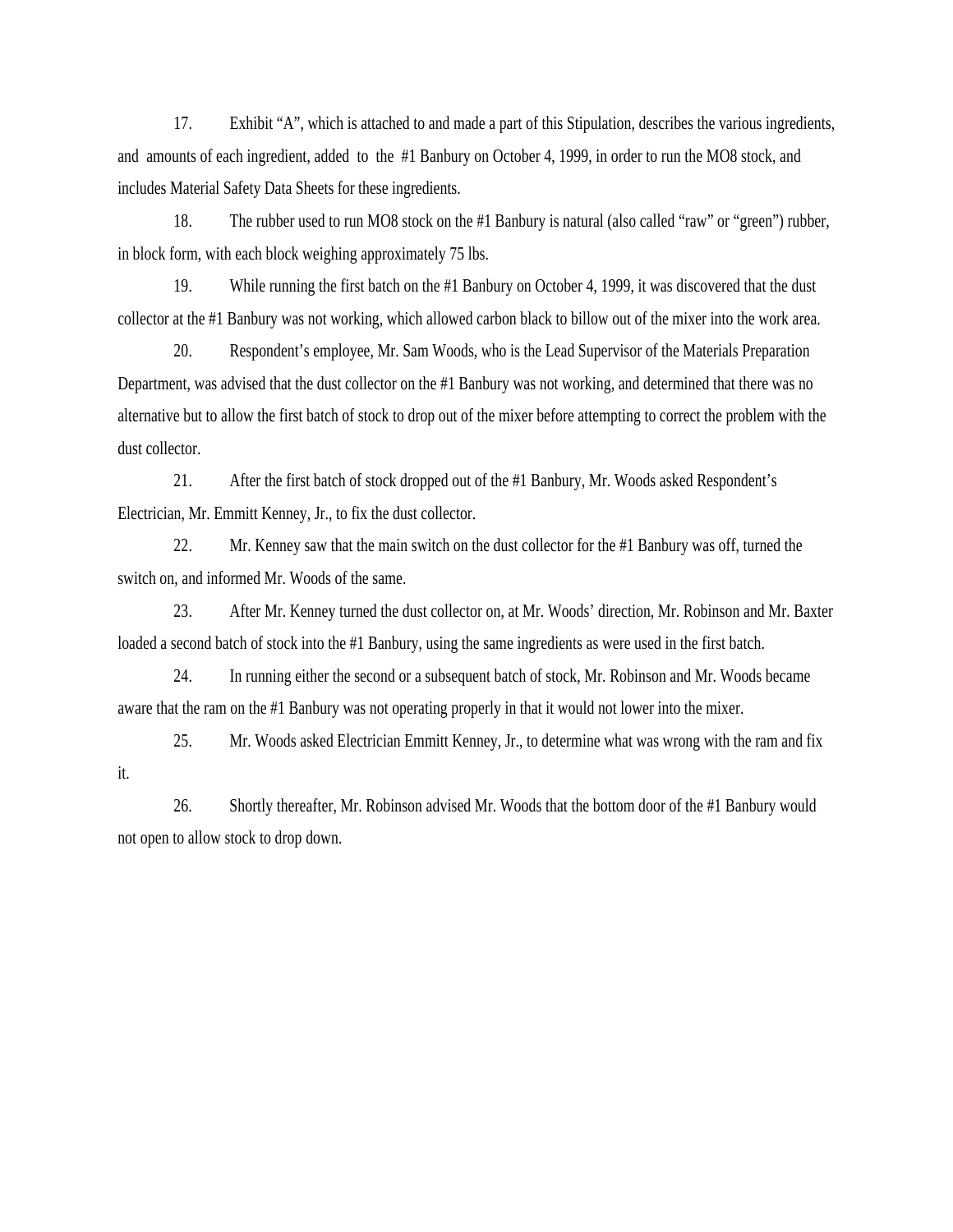27. Mr. Woods asked Electrician Emmitt Kenney, Jr., to correct this problem also.

28. Subsequently, at approximately 8:00 a.m., while running a batch of MO8 stock, the #1 Banbury "belched", forcefully ejecting a large cloud of black dust into the work area.

29. Mr. Woods was not present at the #1 Banbury at the time of the belch, but was notified of the same, observed the area after the belch, and directed that the area be cleaned up and the #1 Banbury restarted.

30. At approximately 9:00 a.m. on October 4, 1999, while running MO8 stock, the #1 Banbury "belched" again, forcefully ejecting a larger cloud of black dust into the work area and up to the ceiling of the building.

31. Within seconds after the second "belch," the black dust ignited, causing a large flash fire.

32. The #1 Banbury operator, Mr. Robinson, and his trainee, Mr. Baxter, were both seriously burned by the flash fire.

33. The actual ignition source for the dust cloud has not been determined.

34. The Citation at issue relates to a fluorescent light fixture above the #1 Banbury conveyor and a shop light above the #2 Banbury conveyor, neither of which had a dust cover.

35. The Citation at issue also relates to a 110 volt electrical outlet, into which the aforementioned fluorescent light at the #1 Banbury was plugged, which did not have a cover over its unused receptacle.

### **Discussion**

The Secretary has the burden of proving the violation:

In order to establish a violation of an occupational safety or health standard, the Secretary has the burden of proving: (a) the applicability of the cited standard, (b) the employer's noncompliance with the standard's terms, (c) employee access to the violative conditions, and (d) the employer's actual or constructive knowledge of the violation (*i.e.*, the employer either knew or, with the exercise of reasonable diligence could have known, of the violative conditions).

*Atlantic Battery Co.*, 16 BNA OSHC 2131, 2138 (No. 90-1747, 1994).

# Citation No. 1, Item 1 Alleged Serious Violation of 29 C.F.R. § 1910.307(b)

The Secretary in Citation No. 1, item 1, alleges that:

Equipment, wiring methods, and installations of equipment in hazardous (classified) locations were not intrinsically safe, or approved for the hazardous (classified) location, or safe for the hazardous (classified) location: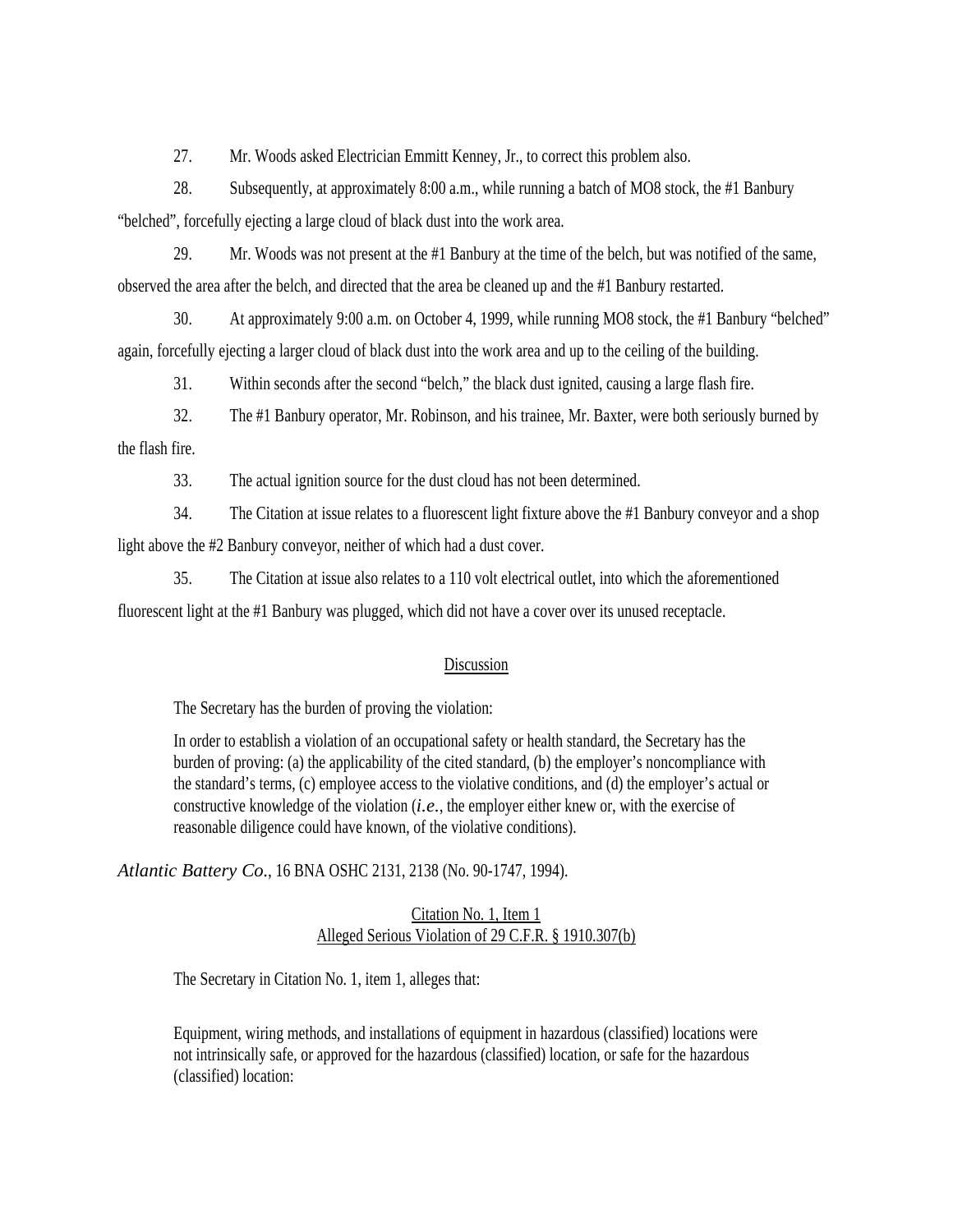Banburies - Electrical receptacles and lighting fixtures were not approved for a Class II, Division 2 locations.

Section 1910.307(b) provides in part:

(B) *Electrical installations*. Equipment, wiring methods, and installations of equipment in hazardous (classified) locations shall be intrinsically safe, approved for the hazardous (classified) location, or safe or for the hazardous (classified) location.

Class II locations are defined in 29 C.F.R. § 1910.399 as "those that are hazardous because of the presence of

combustible dust." It further defines a Class II, Division 2 location as follows:

(ii) *Class II, Division 2.* Class II, Division 2 location is a location in which (a) combustible dust will not normally be in suspension in the air in quantities sufficient to produce explosive or ignitible mixtures, and dust accumulations are normally insufficient to interfere with the normal operation of electrical equipment or other apparatus; or (b) dust may be in suspension in the air as a result of infrequent malfunctioning of handling or processing equipment, and dust accumulations resulting therefrom may be ignitible by abnormal operation or failure of electrical equipment or other apparatus.

It is undisputed that the electrical receptacles and lighting fixtures in the area of the #1 Banbury mixer were not designed to meet the requirements of a Class II, Division 2 location. It is further undisputed that respondent's employees worked in the vicinity of the #1 Banbury mixer. Remaining at issue are whether the #1 Banbury mixer area is a Class II, Division 2 location and, if so, whether respondent had the requisite knowledge of the violative condition.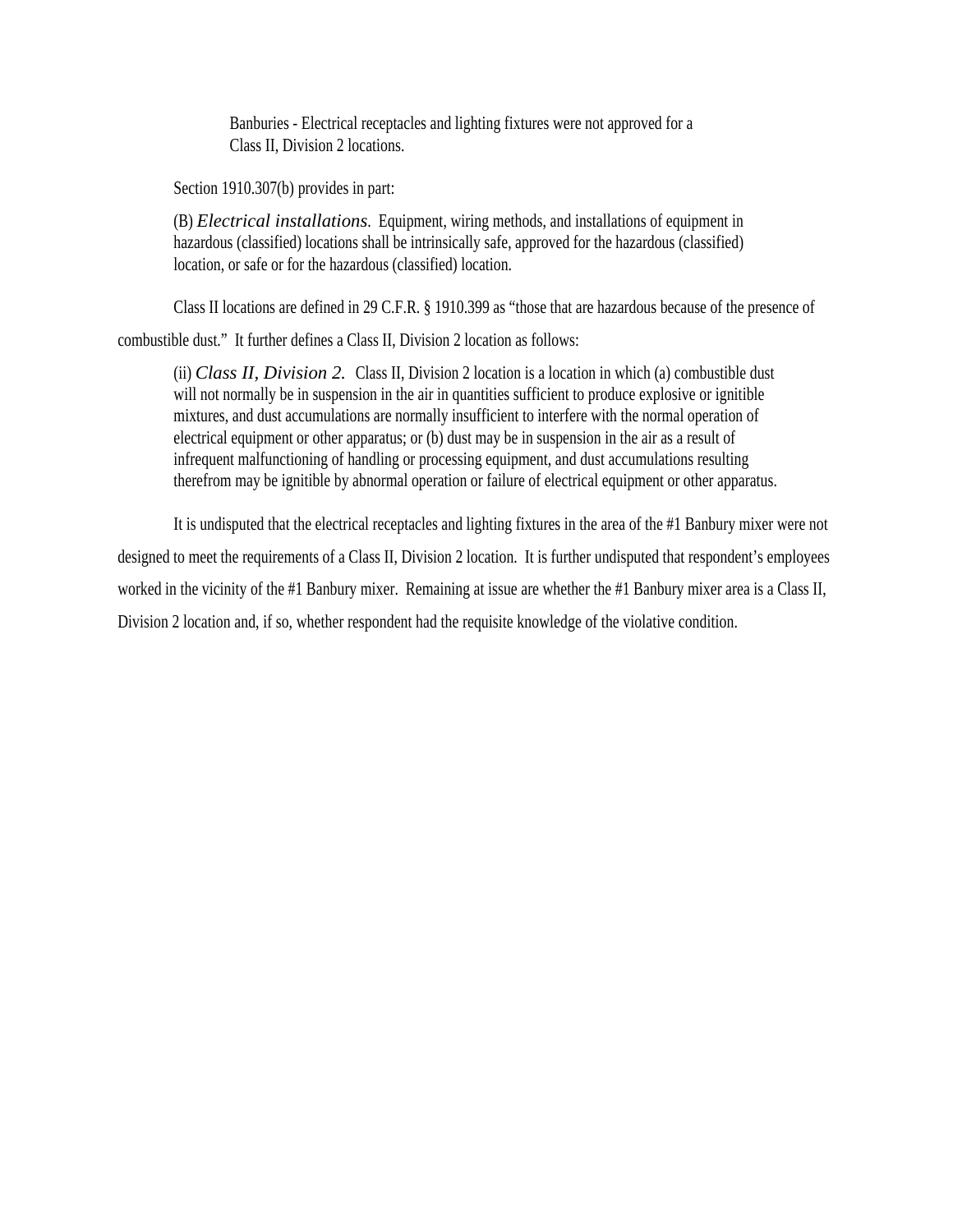The parties stipulated regarding the characteristics and quantities of the ingredients added to the #1 Banbury mixer on October 4, 1999. A review of the stipulated documents, including the Material Safety Data Sheets for those materials, shows that five of the seven raw materials were ignitible. There was a high concentration of carbon black in the MO8 mixture, and the carbon black was contaminated with oil. In its posthearing brief, respondent admits that no tests were conducted concerning the unconsumed oil content of the mixture; no tests were run to determine the amount of dust at the plant; and no determination was made of the dust accumulation at the time of the fire. The explosive potential of the carbon black dust mixture belched from the mixer is clearly shown by the large flash fire that occurred when the dust cloud ignited on October 4, 1999. Witnesses consistently testified that belches occur in this area at least once or twice each month. These belches release the carbon black dust mixture into the air in the area of the Banbury mixture. It is common knowledge in this industry that Banbury mixers may, on occasion, expel or belch carbon black dust into the air. Prior to October 4, 1999, these monthly releases of dust rose only 3 to 6 feet above the floor. On October 4, 1999, however, two belches were of a greater magnitude. The intensity of these belches was greater, but there was no evidence to suggest that the flammability or explosive characteristics of the dust was greater than that of the dust in the lower level releases.

Sam Woods, respondent's supervisor with over thirty-seven years' experience with Banbury mixers, admitted that he had seen belches of carbon black up to 15 feet from the unit. The light fixture was located only 9 feet above the floor and 6 feet above the charge conveyor next to the #1 Banbury mixer. This fixture is well within the hazardous area of what respondent admits are routine belches up to 6 feet above the floor once or twice a month, and the maximum observed distance of 15 feet. On October 4, 1999, the #1 Banbury unit expelled carbon black dust several times at these lower levels. One hour before the flash fire, a large belch expelled black dust to the extent that one employee 40 to 50 feet from the unit was covered with carbon black, unable to see the ceiling a few feet overhead.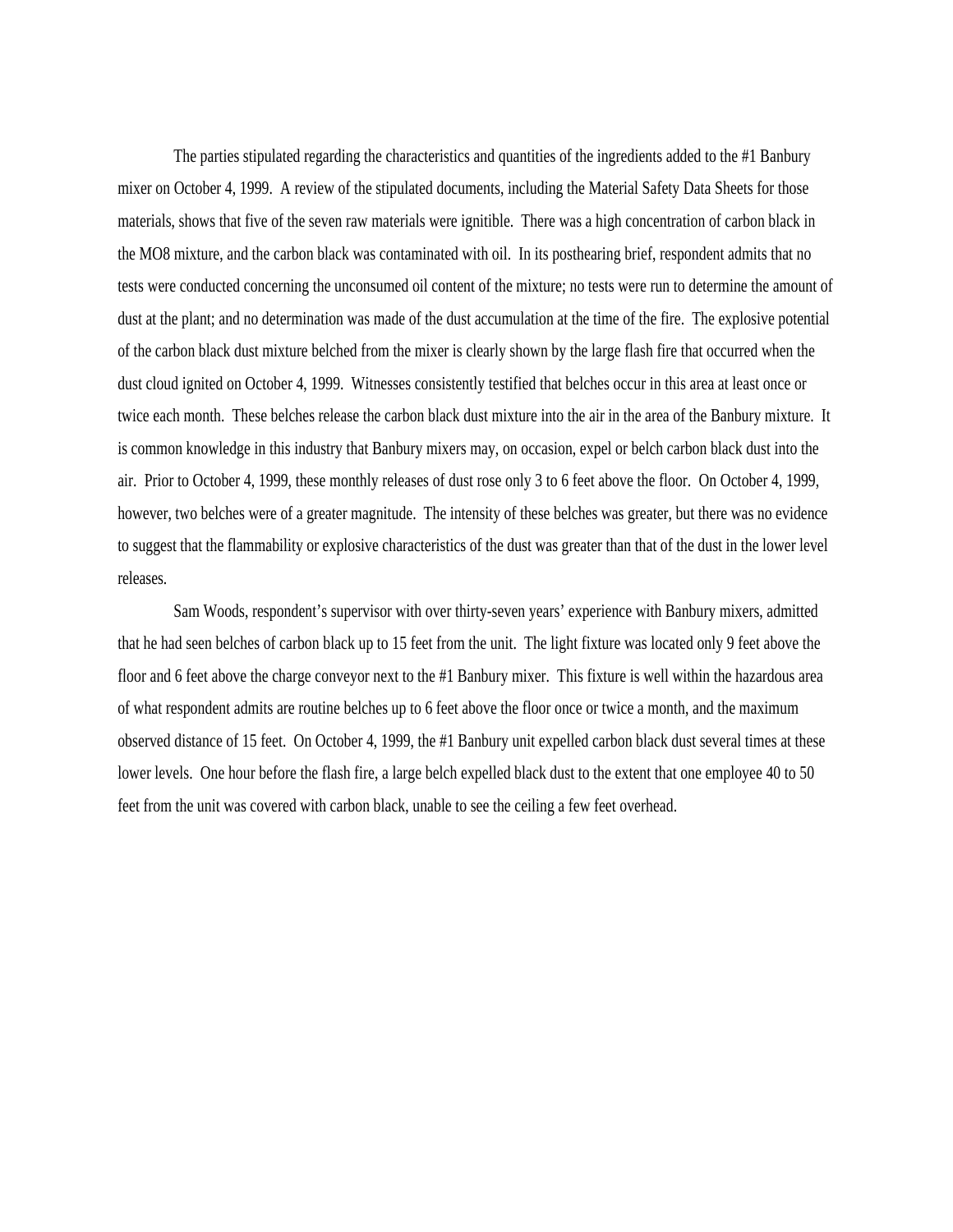Mr. Woods observed the area after this belch and told employees to clean up the dust and restart the mixer. The #1 Banbury then belched another large carbon black dust cloud into the work area and up to the ceiling. This dust ignited within seconds, causing a large flash fire that seriously burned the #1 Banbury operator and his trainee.

In this work area, combustible carbon black dust is not normally in suspension in the air in explosive quantities. While not normally in suspension, this dust is expelled from the mixer once or twice a month due to malfunctioning of the mixer. Dust from this mixer may be ignitible when it contacts electrical equipment, such as outlets and light fixtures which are not adequately protected. The ignitibility of this dust was demonstrated by the October 4, 1999 flash fire. Neither the fluorescent light nor the receptacle had dust covers. Mr. Frank Fines, respondent's operations manager, testified that none of the equipment in the #1 Banbury mixer area was Class II, Division 2 equipment.

The work area around the #1 Banbury mixer, including the fluorescent light fixture and 110-volt electrical outlet at issue, is clearly a Class II, Division 2 location within the meaning of the standard. Section 1910.307(b) is, therefore, applicable.

Respondent knew, or with the exercise of reasonable diligence, could have known, of the presence of the violation. As discussed above, it is well known to respondent and the tire industry that Banbury mixers belch the carbon black dust mixture into the immediate work area on a recurring basis. Respondent knew its electrical equipment in this area was not approved as a Class II, Division 2 location. It knew the contents of the batch mixture and that five of the seven ingredients were ignitible. Titan, however, conducted no tests to determine flammability, volatility or explosive characteristics of this dust mixture.

Respondent relies on a publication by the Canadian Centre for Occupational Health and Safety (Exh. R-1). This is a document apparently taken from the internet that indicates that dust explosions may occur if oil content exceeds 13 percent and that carbon blacks with over 8 percent volatiles may be an explosion hazard. Respondent's employees testified that the oil content was less than 6 percent by weight, but did not address the other ignitable chemicals. It presented no evidence about the four other ignitable or volatile substances in the carbon black. Knowing it had 6 percent oil content in the mixture, along with other ignitible substances, respondent should have taken reasonably diligent steps to assure that total volatiles did not exceed 8 percent or, alternatively, that its electrical equipment, fixtures and outlets in the #1 Banbury mixer area were approved for a Class II, Division 2 location.

Employer knowledge is established by a showing of employer awareness of the physical conditions constituting the violation. It need not be shown that the employer understood or acknowledged that the physical conditions were actually hazardous. *Phoenix Roofing, Inc.*, 17 BNA OSHC 1079-1080 (No. 90-2148, 1995); *East Texas Motor Freight v. OSHRC*, 671 F.2d 845, 849 (5th Cir. 1982). As discussed above, Titan was clearly aware of the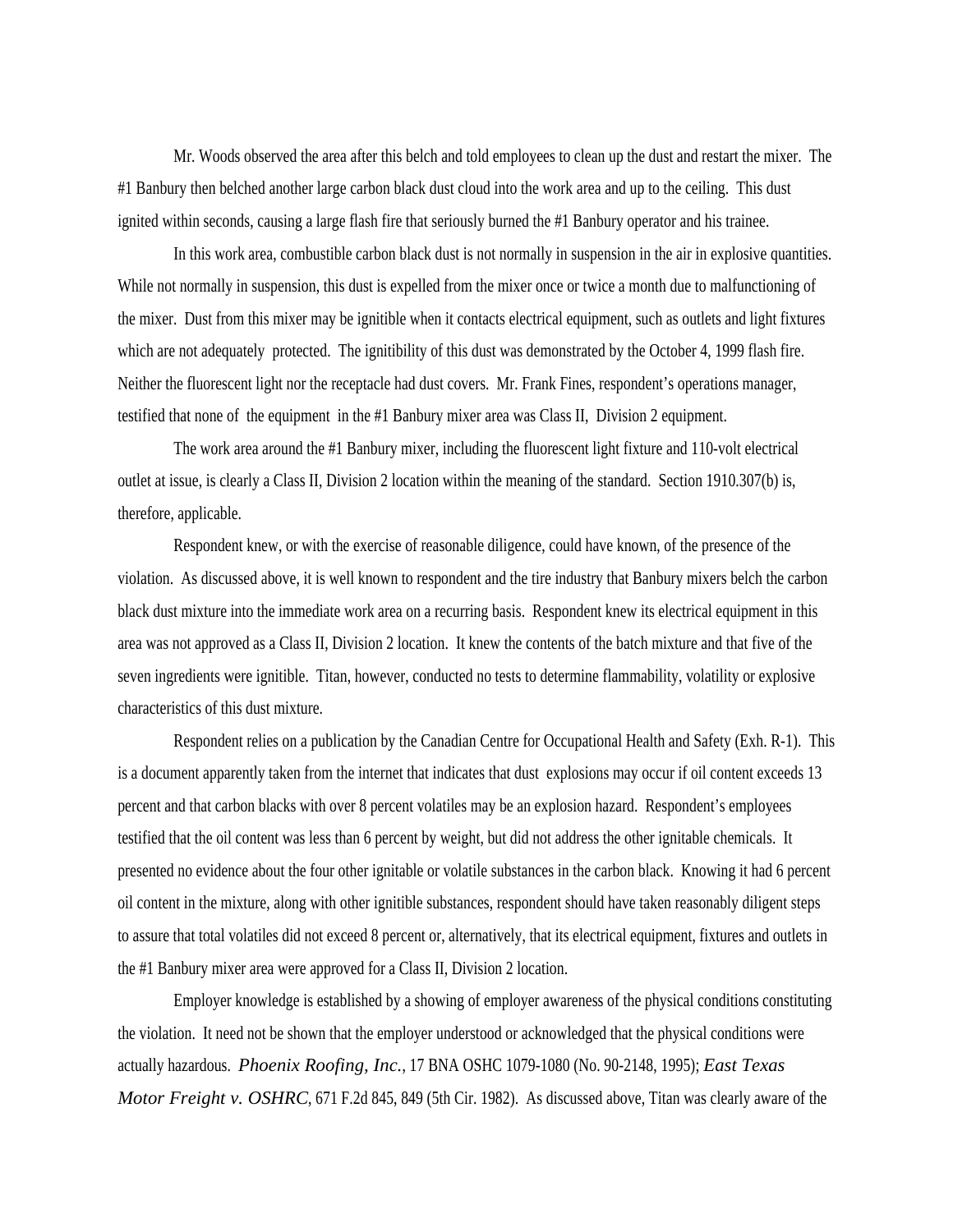physical conditions that constituted the violation. It failed to make a reasonable inquiry or test to determine whether these conditions were actually hazardous. When an employer knows that potentially ignitible dust is expelled into the air of a work area, it cannot ignore the potential hazard. It must take steps to determine whether a fire or explosion hazard exists and the extent of such hazard.

I conclude that respondent's #1 Banbury work area was a Class II, Division 2 location and that respondent failed to assure that electrical equipment, fixtures and outlets in the area were intrinsically safe, approved for this location, or safe for this location. Further, respondent had knowledge of this condition.

Respondent violated 29 C.F.R. § 1910.307(b). The violation is serious.

#### Penalty

Under § 17(j) of the Act, in determining the appropriate penalty, the Commission must give due consideration to the size of the employer's business, the gravity of the violation, the good faith of the employer, and the history of previous violations.

At the time of the inspection, approximately four employees were working in the #1 Banbury work area. Respondent is a large employer. The compliance officer determined that the company had serious violations at other locations, but not at this plant. Upon due consideration of these factors, a penalty of \$2,125 for Citation No. 1, item 1, is appropriate.

### FINDINGS OF FACT AND AND CONCLUSIONS OF LAW

The foregoing decision constitutes the findings of fact and conclusions of law in accordance with Federal Rule of Civil Procedure 52(a).

#### ORDER

Based upon the foregoing decision, it is ORDERED:

1. The Secretary withdrew all allegations relating to the light fixture above the #2 Banbury mixer. These allegations are vacated.

2. Citation No. 1, item 1, is affirmed, as amended, and a penalty of \$2,125 is assessed.